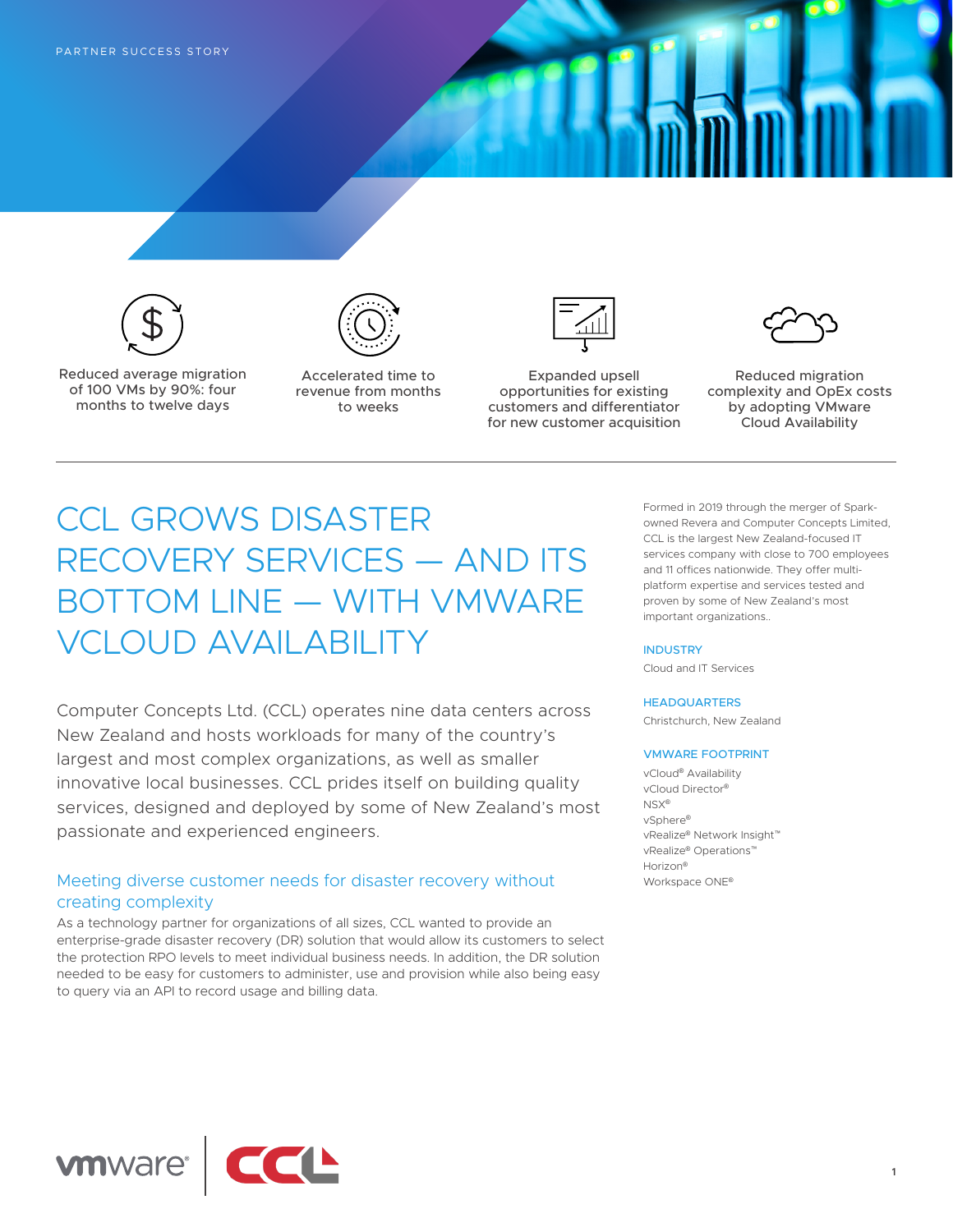At the same time, as CCL's customers progress in their journey to the cloud, it became increasingly complex and timeconsuming for them to migrate workloads. Because CCL effectively acts as the IT department for some of its larger customers, including providing everything from internal help desk for support to patching the servers and maintaining the environments that they are running, the company also wanted to streamline the migration process while giving customers more control over the process.

## Expanding a partnership – and business opportunities – with VMware vCloud Availability

CCL's growth from a professional services organization into a provider of managed and cloud services has relied greatly on a strong relationship with VMware. When CCL wanted to give customers a way to protect and recover workloads and data while also providing flexible workload migrate from on-premises resources and between clouds, VMware was there to help.

CCL deployed vCloud® Availability in six of its data centers, protecting more than 400 virtual machines (VMs). CCL is leveraging vCloud Availability for on-premises disaster recovery, cloud-to-cloud disaster recovery, and migration.

"We see vCloud Availability as an incredibly useful solution to provide DRaaS to our customers," says Jon Waite, Chief Technology Officer. "The testing functionality built-in to vCloud Availability is massively useful in helping our customers validate their VM recovery situation and confirming operations prior to a DR event."

The majority of CCL customers are currently using vCloud Availability as part of their disaster recovery and business continuity planning requirements, either from CCL data center to CCL data center, or customer on-premises to/from a CCL data center. CCL links multiple sites using vCloud Director®, giving customers a single pane of visibility across locations. Customers can control VM replication and the RPO settings for VMs as well. They can conduct their own tests by standing up the replicated VMs in one data center, confirm that everything works, and then eliminate that environment once that testing has been complete.

From a migration perspective, vCloud Availability has benefited both customers and CCL's bottom line.

"Our intention has always been to put as much control into our customers hands as we possibly can," "VMware vCloud Director let us do that, and with the addition of vCloud Availability we are able to provide even more functionality and flexibility for customers — they don't need to rely on our engineers to make changes as their business demands dictate. It not only gives customers greater control but also accelerates time to value for us."

## An aggressive rollout delivers big business results

CCL was aggressive rolling out disaster recovery and migration capabilities across its environment, going from zero to 400 replicated VMs within the first twelve weeks of deploying the VMware-powered solution. After just three months, CCL had numerous customers leveraging the benefits of VMware Cloud Availability and the response from customers has been overwhelmingly positive.

"Every single customer that I've spoken to loves the functionality and the self-service capability. It's just easy — easy to add VMs to DR replication, change RPO levels for protected VMs, and test discreet or complete DR scenarios to their failover location without disruption to production environments," notes Waite. "It's also a big win on our end because we can see what's replicating and on what schedule. We can view the status of those replications, so we know that services are protected or lagging. We can also control the capability to run the testing and prove that if the worst happened, our customers can stand up all their workloads, applications and data in another location. Gaining peace of mind is the main feedback I receive from our customers."

"With the addition of vCloud Availability we are able to provide even more functionality and flexibility for customers — they don't need to rely on our engineers to make changes as their business demands dictate. It not only gives customers greater control but also accelerates time to value for us."

JON WAITE CHIEF TECHNOLOGY OFFICER COMPUTER CONCEPTS LTD

The reduced time to migrate workloads has been a benefit for both customers and CCL. Because customers now have the ability to self-migrate, they can see the vCloud Availability tenants in their environment, link up to the CCL data center, and control the servers being replicated. Customers can also perform a test for servers in the environment to make sure everything is working before they commit to the changeover. Finally, they can